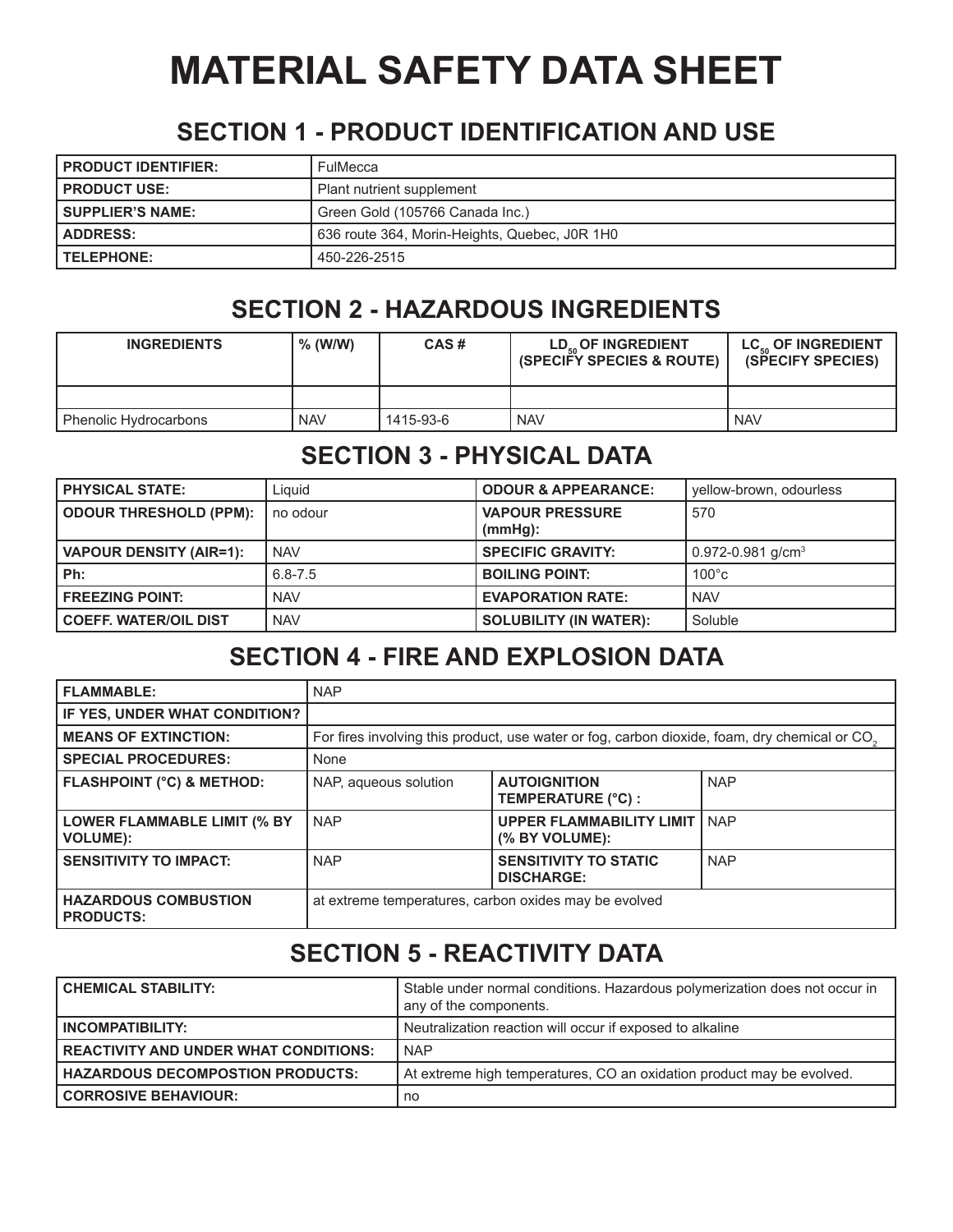# **MATERIAL SAFETY DATA SHEET**

### **SECTION 6 - TOXICOLOGICAL PROPERTIES**

| <b>ROUTES OF ENTRY:</b>                                |                                |                         |                       |                       |
|--------------------------------------------------------|--------------------------------|-------------------------|-----------------------|-----------------------|
| <b>SKIN CONTACT: yes</b>                               | <b>SKIN ABSORBTION: NAV  </b>  | <b>EYE CONTACT: yes</b> | <b>INHALATION: no</b> | <b>INGESTION: yes</b> |
| <b>EFFECTS OF ACUTE</b><br><b>EXPOSURE TO PRODUCT:</b> |                                |                         |                       |                       |
| <b>INGESTION:</b>                                      | Stomach disorders are possible |                         |                       |                       |
| <b>INHALATION:</b>                                     | Lung congestion if breathed    |                         |                       |                       |
| <b>EYE CONTACT:</b>                                    | may cause eye irritation       |                         |                       |                       |
| <b>SKIN CONTACT:</b>                                   | Can cause mild skin irritation |                         |                       |                       |
| <b>EFFECTS OF CHRONIC</b><br><b>EXPOSURE:</b>          | <b>NAV</b>                     |                         |                       |                       |

| <b>EXPOSURE STANDARDS:</b> |                 |                          |
|----------------------------|-----------------|--------------------------|
| <b>COMPOUND</b>            | <b>STANDARD</b> | <b>REGULATORY AGENCY</b> |
| Potassium Hydroxide        | <b>NAV</b>      | <b>NAP</b>               |
| Ammonium Hydroxide         | <b>NAV</b>      | <b>NAP</b>               |
| l Humic Acid               | <b>NAV</b>      | <b>NAP</b>               |

| <b>SYNERGISTIC PRODUCTS:</b> | <b>NAV</b>                                            |
|------------------------------|-------------------------------------------------------|
| <b>IRRITANCY:</b>            | mild                                                  |
| <b>TETRATOGENICITY:</b>      | no                                                    |
| <b>REPRODUCTIVE HAZARD:</b>  | no                                                    |
| <b>SENSITIZATION:</b>        | possible skin redning if not washed off affected area |
| <b>CARCINOGENICITY:</b>      | not reported                                          |
| <b>MUTAGENICITY</b>          | <b>NAV</b>                                            |

## **SECTION 7 - PREVENTIVE MEASURES**

| <b>PERSONAL PROTECTIVE EQUIPMENT:</b> | Hands: Wear rubber gloves.<br>Eye wear: Wear goggles.                                                                                                               |
|---------------------------------------|---------------------------------------------------------------------------------------------------------------------------------------------------------------------|
| <b>ENGINEERING CONTROLS:</b>          | Practice good housekeeping and maintenance.                                                                                                                         |
| <b>HANDLING PROCEDURES:</b>           | Wash hands and clothing after handling product.                                                                                                                     |
| <b>STORAGE REQUIREMENTS:</b>          | Store in a cool, dry location to minimize product expansion and possible leakage.                                                                                   |
| <b>LEAK AND SPILL PROCEDURES:</b>     | Small spills should be picked up wiht paper towel and mop. Large spills should be wet<br>vaccumed or sihponed into suitable containers for disposal or reclamation. |
| <b>SPECIAL SHIPPING INFORMATION:</b>  | Not regulated by TDG.                                                                                                                                               |

### **SECTION 8 - FIRST AID MEASURES**

| <b>INHALATION:</b>   | Move victim to fresh air.                                                                                                                                                                                                       |
|----------------------|---------------------------------------------------------------------------------------------------------------------------------------------------------------------------------------------------------------------------------|
| <b>SKIN CONTACT:</b> | Remove contaminated clothing. Wash affected area with water for a minimum of 15<br>minutes. If irritation persists or sign of toxicity occurs obtain medical attention.                                                         |
| <b>EYE CONTACT:</b>  | Flush eyes thoroughly while holding both upper and lower eye lids for a minimum of 15<br>minutes. Obtain medical attention if irritation persists.                                                                              |
| <b>INGESTION:</b>    | Do not attempt to give anything orally to unconscious or convulsing victim. If vomit-<br>ing occurs, have victim lean forward with head down to avoid breathing in vomit, rinse<br>mouth. Obtain medical attention immediately. |